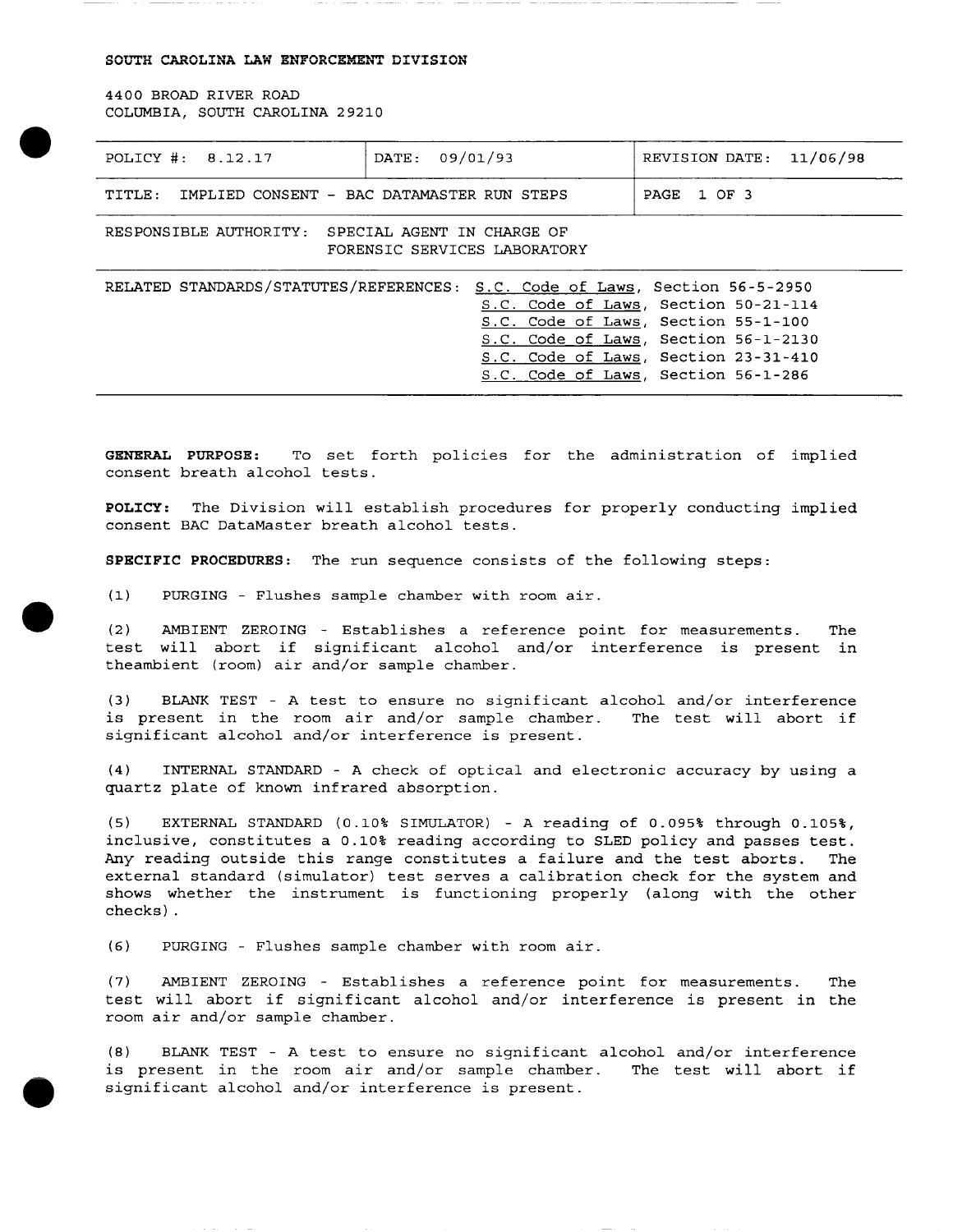•

•

(9) PLEASE BLOW - The instrument will display, "PLEASE BLOW", at the time for the subject to blow. The test operator shall place a new mouthpiece on the breath tube, unless a refusal has already occurred. The subject may use the same mouthpiece in the event the test is aborted and must be started again. The subject is given approximately two minutes (time suspended during blowing) to provide an adequate breath sample.

The subject must provide a continuous breath sample, acceptable to the instrument, containing at least approximately one and one half liters. "PLEASE BLOW" will display until an adequate sample is obtained or the time expires. The instrument will indicate if the subject has significant mouth alcohol on his/her breath. Belching during the process of providing a breath sample will have no effect on the breath test reading. Regurgitating during the process of providing a breath sample, to an extent that would affect the test results, would cause the instrument to indicate "INVALID SAMPLE" or "DETECTOR OVERFLOW" for the subject sample. For "INVALID SAMPLE" readings, the instrument will display "INVALID SAMPLE" but will print either "INVALID SAMPLE" or "INVALID" depending on the software version. In either case, the test is aborted and the operator will have to begin the entire test sequence again, if the arresting officer still desires a breath test. The mouth will be checked again, another evidence ticket time stamped, and another minimum twenty minute observation period begun.

If another "INVALID SAMPLE" or "DETECTOR OVERFLOW" reading is then obtained, a voluntary blood sample may be requested, since the subject is unable to provide an acceptable breath sample. Alternatively the operator may elect to continue to administer a breath test in this case, but the checking of the mouth, time stamp, and observation period must be repeated. An "INVALID SAMPLE" or "DETECTOR OVERFLOW" reading is not a completed test. Additionally, an "INVALID SAMPLE" or "DETECTOR OVERFLOW" reading, by itself, is not a refusal situation.

The instrument will indicate if significant interference is present in the subject's breath. In this case, the breath sample is not acceptable, and the In this case, the breath sample is not acceptable, and the instrument will display "INTERFERENCE DETECTED". For "INTERFERENCE DETECTED" readings, the instrument will display "INTERFERENCE DETECTED" but will print either "INTERFERENCE DETECTED" or "INTERFERE" depending on the software version. This reading is not a completed test and, by itself, is not a refusal situation. In the event of this reading, the subject may be taken to the hospital and a voluntary blood sample may be requested, since the subject is unable to provide an acceptable breath sample. Alternatively, the operator may elect to continue to administer a breath test. In this case, rechecking of the mouth and a new observation period are not required.

If an acceptable sample is not provided in two minutes, the instrument will display "SUBJECT REFUSE? <Y/N>". The answer must be a "Y" or "N". If "Y" is entered, the instrument will print "REFUSED" by "SUBJECT SAMPLE", after run sequence procedures  $(10)$  -  $(12)$  are completed. If "N" is entered, the test will abort and the instrument will print "INCOMPLETE" by "SUBJECT SAMPLE". A "N" should only be entered if the subject failed to provide an acceptable breath sample through no fault of his/her own (for example: fainting, unintentional regurgitation, etc.). In the event of an "INCOMPLETE", the test sequence should be repeated, except that rechecking of the mouth and another observation period are not required, unless the observation period has been invalidated. An "INCOMPLETE" reading, by itself, is not a refusal situation. If "Y" is entered to the question "SUBJECT REFUSE?  $< Y/N >$ ", run sequence steps (10) - (12) are completed.